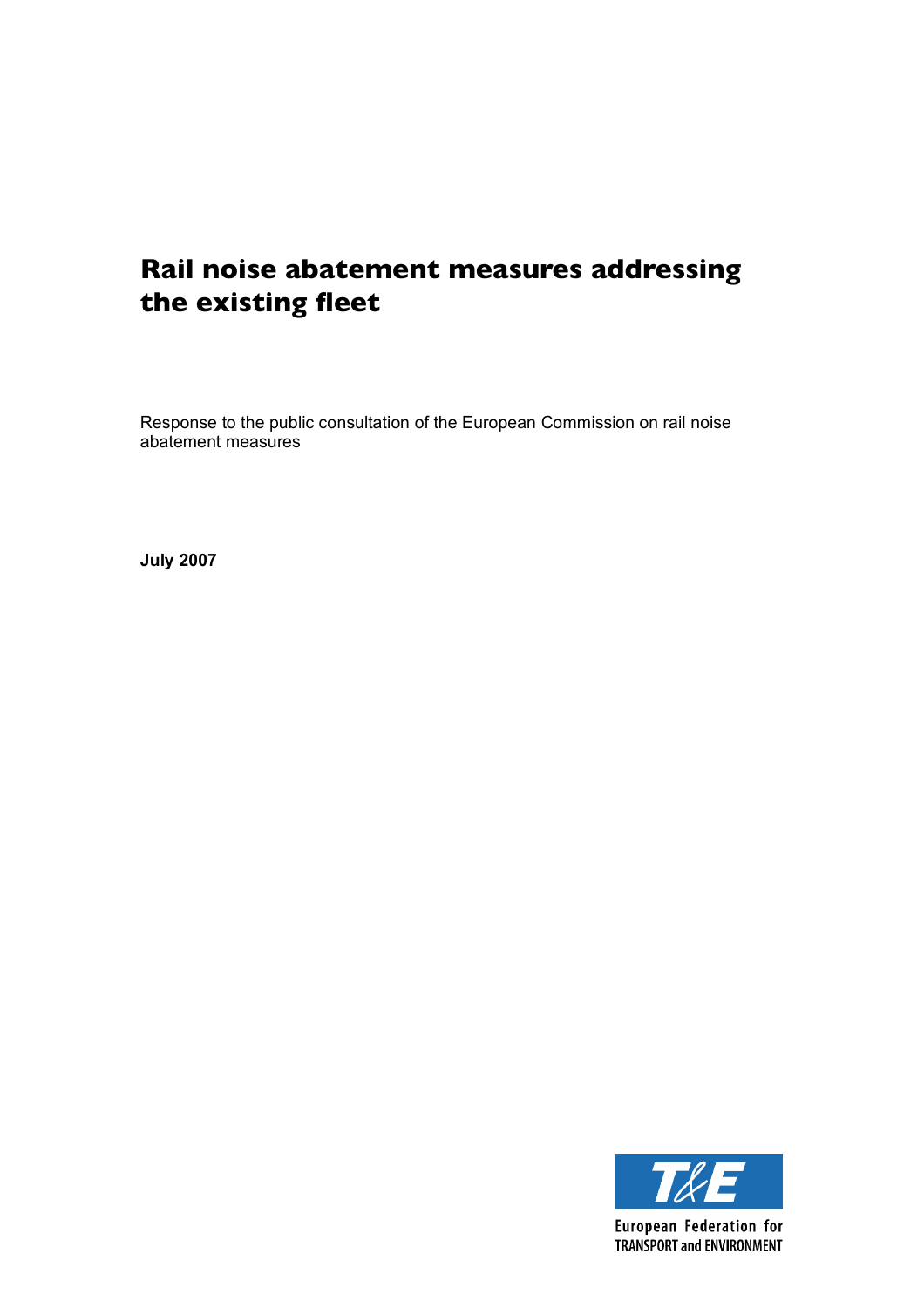## **Summary**

This paper is submitted within the framework of the European Commission public consultation on rail noise abatement measures, and elaborates on T&E's response to the online questionnaire in preparation for the European Commission Communication on railway noise.

T&E welcomes the European Commission's recognition of the severity and widespread nature of the rail noise problem throughout Europe, as outlined in the consultation document of May 2007.

With the primary objective to reduce the number of people (dwellings) exposed to levels of noise potentially damaging to health, progress should be demonstrated – and communicated to the public - by means of noise maps. The target should be visible improvement on the 2012 maps, and substantial reduction of exposure to potentially harmful levels of noise by 2017 at the latest.

In accordance with the Treaty, action should be based on the precautionary, preventive and polluter-pays principles, and the problem should be primarily addressed directly at the source to maximise cost-effectiveness.

#### **Priorities for the Railway Noise Communication**

- The Commission should lay down a framework allowing for differentiation of track access charges based on rolling stock noise emissions.
- The charging framework must give incentives to wagon owners and operators to reduce noise emissions below the current limit values outlined in the Noise TSI, for all freight and passenger rolling stock.
- The Commission should outline a long-term plan to reach sustainable and healthy noise levels near rail tracks corresponding to the WHO guidelines.
- The Communication must outline incentives for wagon owners, operators and infrastructure managers to address both the noise emissions of rolling stock, and the tracks themselves.
- A European classification / recognition scheme should be introduced for all rolling stock including relevant environmental criteria, such as noise emissions.
- The Commission should draw up guidelines for Member States regarding designation of noise sensitive areas (densely populated, residential) where further differentiation of track charges must be permitted.
- Complementary regulatory measures, including noise emissions limits for rolling stock and rail tracks, should also be proposed.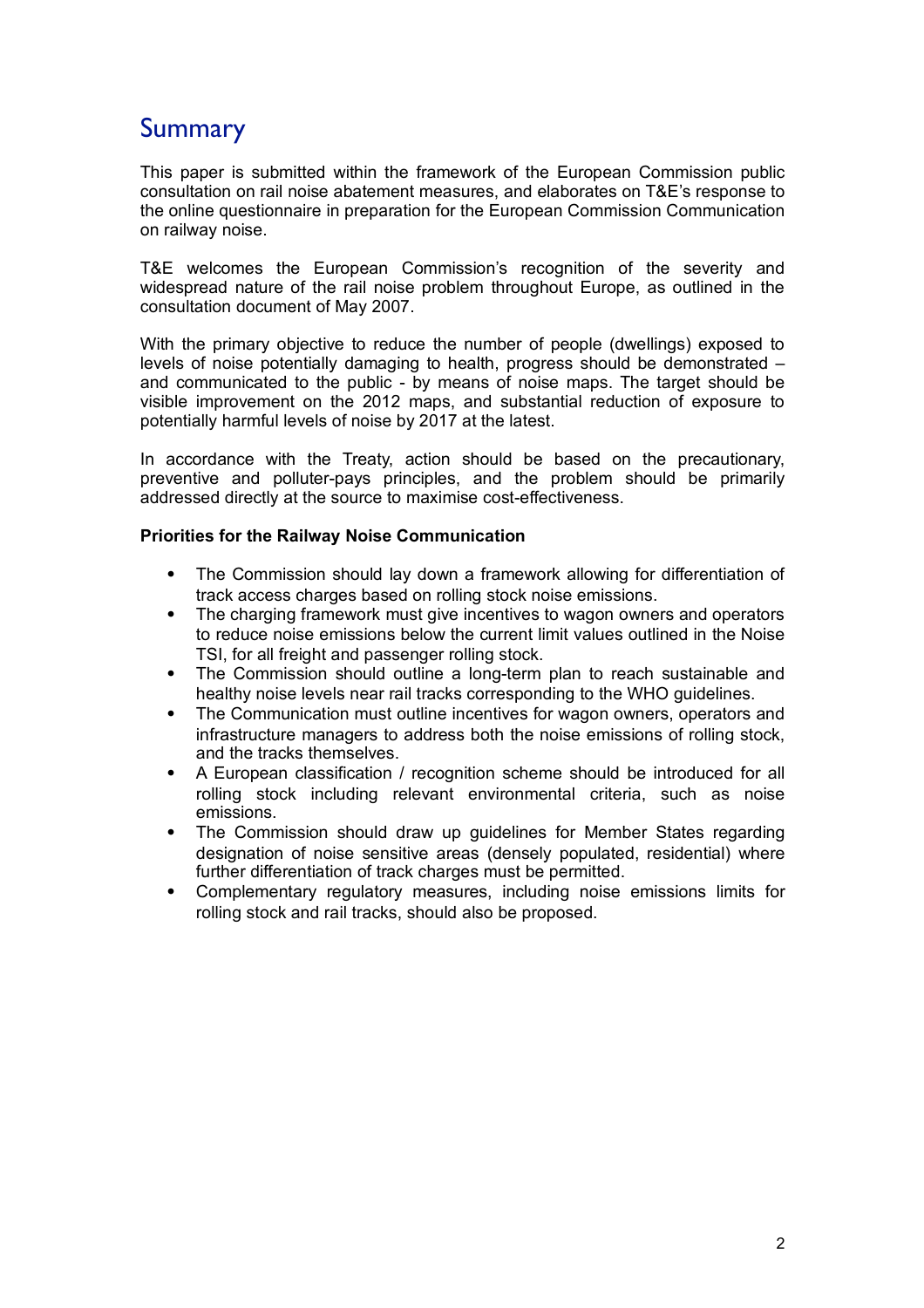# **Background**

European Union policy supports the increase of transport volumes on the railways on environmental grounds. However, to ensure the sustainability and public acceptability of this policy, noise emissions from locomotives, rolling stock and tracks must be minimised, so as to protect health and reduce annoyance.

Action must be taken to reduce the environmental impact of all modes of transport, including the negative effects of traffic noise on human health and wellbeing and on ecosystems. T&E supports the view that action is required at European level to achieve the objective to "substantially reduce the number of people regularly affected by long-term average levels of noise, particularly from traffic" as outlined in the Sixth Environmental Action Programme.

Noise is recognised as a serious threat to public health by the World Health Organisation. <sup>1</sup> Noise is also one of the most widespread health threats due to the variety of sources, of which traffic is the most prevalent. Noise has been identified in Dutch and Flemish studies as the second most important environmental cause of loss of healthy years of life.<sup>2</sup> The central objective of noise policy must therefore be to minimize the negative impacts of traffic noise on public health.

The WHO recommends maximum average long-term outdoor levels of 55dB(A) during the daytime and 45dB(A) at night to meet this objective. <sup>3</sup> In contract, freight wagons emit up to 98dB(A), measured at a distance of 7.5m; or 75dB(A) at a distance of 25m.

In Germany alone, 16 million people feel negatively affected by railway noise, which constitutes about 20% of the population (compared to 50 million people, or 60% of the population affected by road noise). <sup>4</sup> Beyond just being an annoyance, the negative consequences of long-term noise exposure include sleep disturbance, increased stress, elevated blood pressure, and cardio-vascular disease and can potentially be fatal. 5

Freight transport is the primary cause of railway noise, particularly due to the prolonged lifespan of freight rolling stock and the carriage of goods during the night.

The principle source of railway noise is rolling noise arising from the contact between the wheels and the tracks. Rolling noise is the dominant source at speeds between 60km/h and 200-250km/h. Rough wheels and rough tracks increase the noise emission. The cast iron brake blocks commonly used on freight wagons increase the

#### <sup>1</sup>http://www.euro.who.int/Noise

 $2$  RIVM (2005) (Dutch Institute for Environment and Health) as quoted by European Commission, Working Group Health and Socio-Economic Aspects of Noise (Van den Berg, M. et al) Working Paper on the Effectiveness of Noise Measures, p.7, July; Milieurapport Vlaanderen (MIRA) (2005), State of the Environment Report 2005, Flemish Environment Agency (VMM)

<sup>3</sup>World Health Organisation (2000), Berglund, B., Lindvall, T. and Schwela, D. H. (eds.) Guidelines for Community Noise, p.47, WHO, Geneva

4 SRU (2005): Umwelt und Straßenverkehr. Hohe Mobilität - Umweltgerechter Verkehr. Sondergutachten, July, p.46.

5 Babisch, W. (2006) "Transportation noise and cardiovascular risk, Review and synthesis of epidemiological studies, Dose-effect curve and risk estimation" WaBuLu-Hefte01/06, Umweltbundesamt, Berlin; Danish Environmental Protection Agency, quoted at http://www.vejdirektoratet.dk/publikationer/VInot037/html/chapter07.htm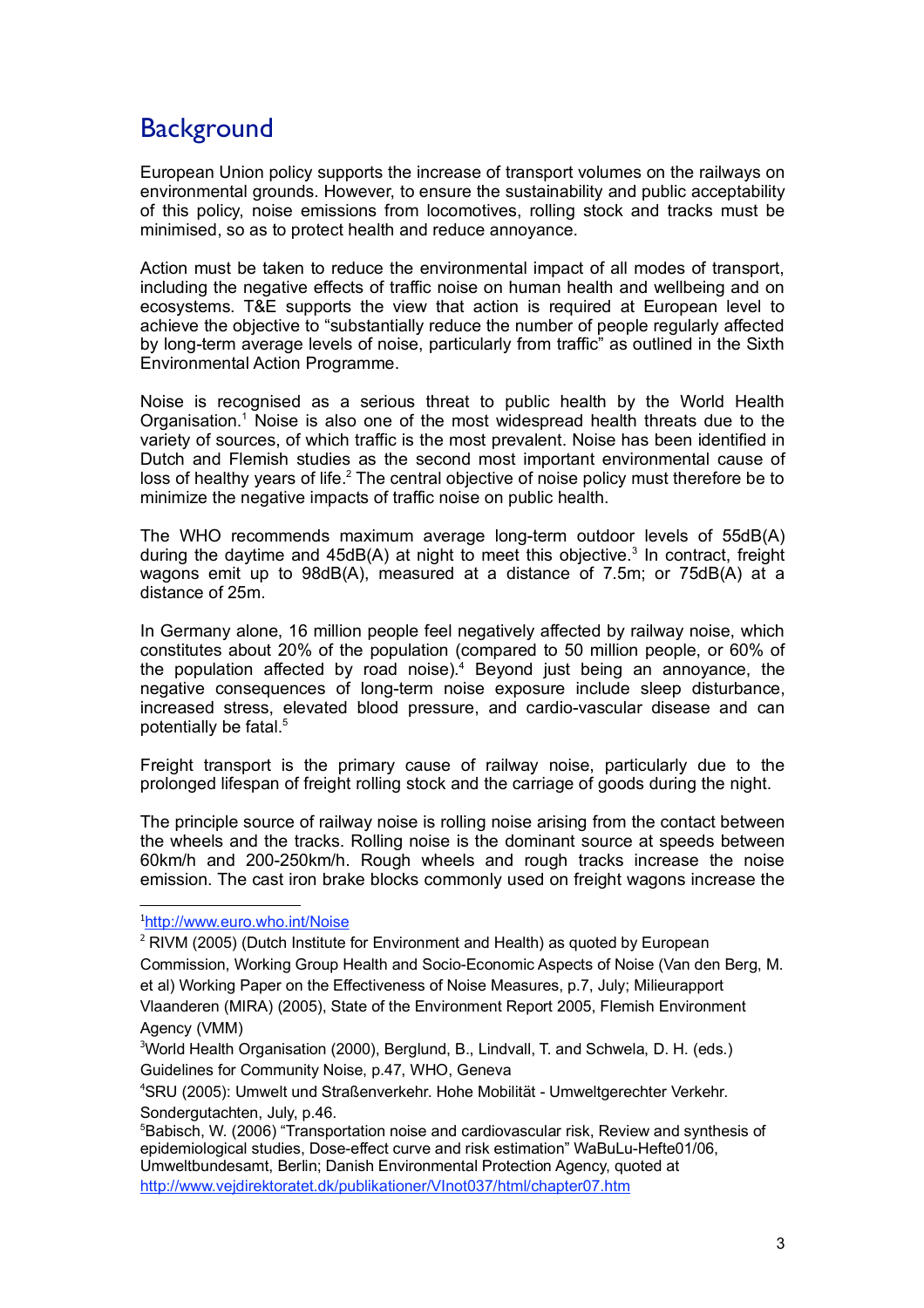roughness of the wheels, due to metal-on-metal contact. Brake blocks made of composite materials reduce wheel roughness and therefore noise emission.

There is a general consensus, supported by the findings for the Working Group on railway noise, that priority must be given to measures at the source (rolling stock and tracks), as these are considerably more cost-effective than remediation measures, such as noise barriers or insulation. The effectiveness of retrofitting measures to produce smoother wheels is further multiplied by measures to maintain smooth tracks. It is therefore desirable to reallocate some of the funding for remediation measures to source measures, as well as providing a further financial incentive via track access charges.

e.g. The Dutch infrastructure manager ProRail has calculated that the retrofitting of rolling stock with quiet brake blocks will result in cost savings in the order of €500million to €1 billion in the Netherlands alone. This saving will arise in large part from the reduced need for noise walls and insulation of neighbouring buildings.

e.g. Low-noise brakes are already fitted to large proportions of the freight fleet in some Member States. In the UK around 80% of the fleet is fitted with composite blocks, as they are found to be more cost-effective than standard brake blocks – even without taking costs savings for noise remediation measures into account.

#### **Quiet brake blocks:**

| <b>Quiet brake blocks:</b> |                                                                                                                                                                              |
|----------------------------|------------------------------------------------------------------------------------------------------------------------------------------------------------------------------|
| K-blocks                   | Composite brake blocks: certified since October 2003.                                                                                                                        |
|                            | Noise reduction potential of up to 10 db(A), perceived on polished tracks<br>as halving the noise level.                                                                     |
|                            | No increased costs for new wagons, reduced maintenance costs compared to<br>cast iron blocks (Ref: ApS Umweltvergleich).                                                     |
|                            | Retrofitting costs up to $\epsilon$ 10,000 due to adaptation to braking system required.                                                                                     |
|                            | Noise reduction can only be perceived when the K-blocks are fitted to at least<br>80-85% of all wagons in a train, i.e. the loudest wagons determine the overall noise level |
| LL-blocks                  | 2-3dB(A) louder than K-blocks.                                                                                                                                               |
|                            | Provisional certification from UIC. Not yet formally type-approved, currently undergoing<br>testing (notably in the Netherlands).                                            |
|                            | No adaptation to current braking system required for retrofitting.                                                                                                           |
| Disk brakes                | More expensive to produce than K-blocks, but lower maintenance costs.                                                                                                        |

*Already in use for passenger wagons.*

Source: VCD (2007), *Faktenblatt Schienenlärm* (internal document)

Other sources of railway noise include: propulsion and mechanical noise from the engine and fans, aerodynamic noise (particularly at very high speeds), 'screeching' on corners, track vibration / resonance, shunting and loading noise at stations and depots, signal noise, and train horns.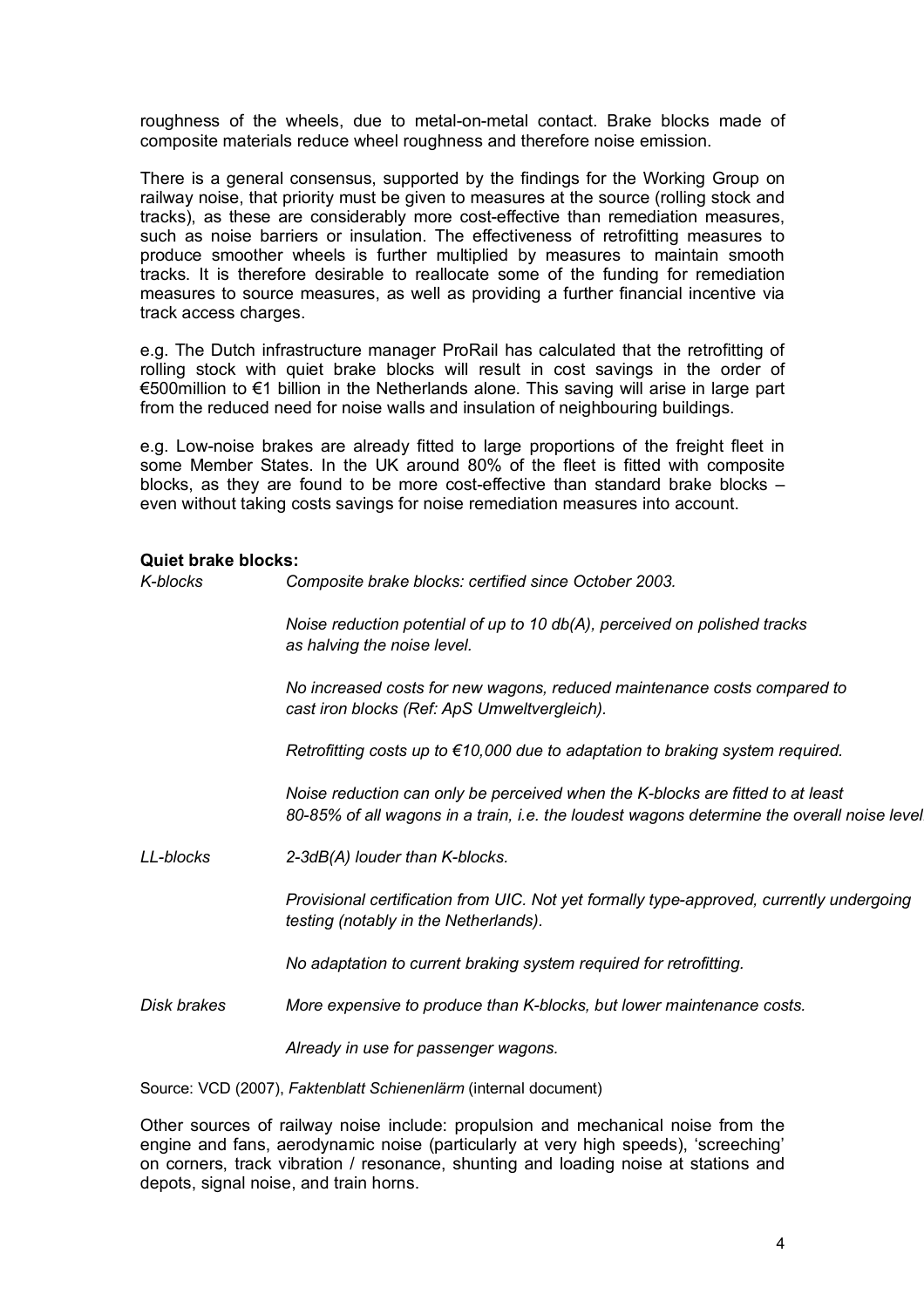The technical specification for interoperability (TSI) for rolling stock noise of the trans-European railway system applies to new and modernised vehicles, and stipulates noise emission test procedures (prEN ISO 3095:2001) and limit values<sup>6</sup>: for pass-by noise limit for rolling stock (depending on the average number of axles per unit length). New freight wagons must be equipped with low-noise K-blocks, which reduces noise by about 50%.

The TSI also recognises the need to take measures to address the existing rolling stock, with a priority for freight wagons "to foster a noticeable reduction of the perceived noise level within a reasonable time period." The Noise TSI will need to be reviewed, and limit values tightened, in future – once composite brake blocks become increasingly the standard equipment on rolling stock.

<sup>&</sup>lt;sup>6</sup> Commission decision 2006/66/EC of 23 December 0205 concerning the technical specification for interoperability relating to the subsystem "rolling stock – noise" of the trans-European conventional rail system : OJ L 37, 08.02.2006, P.1.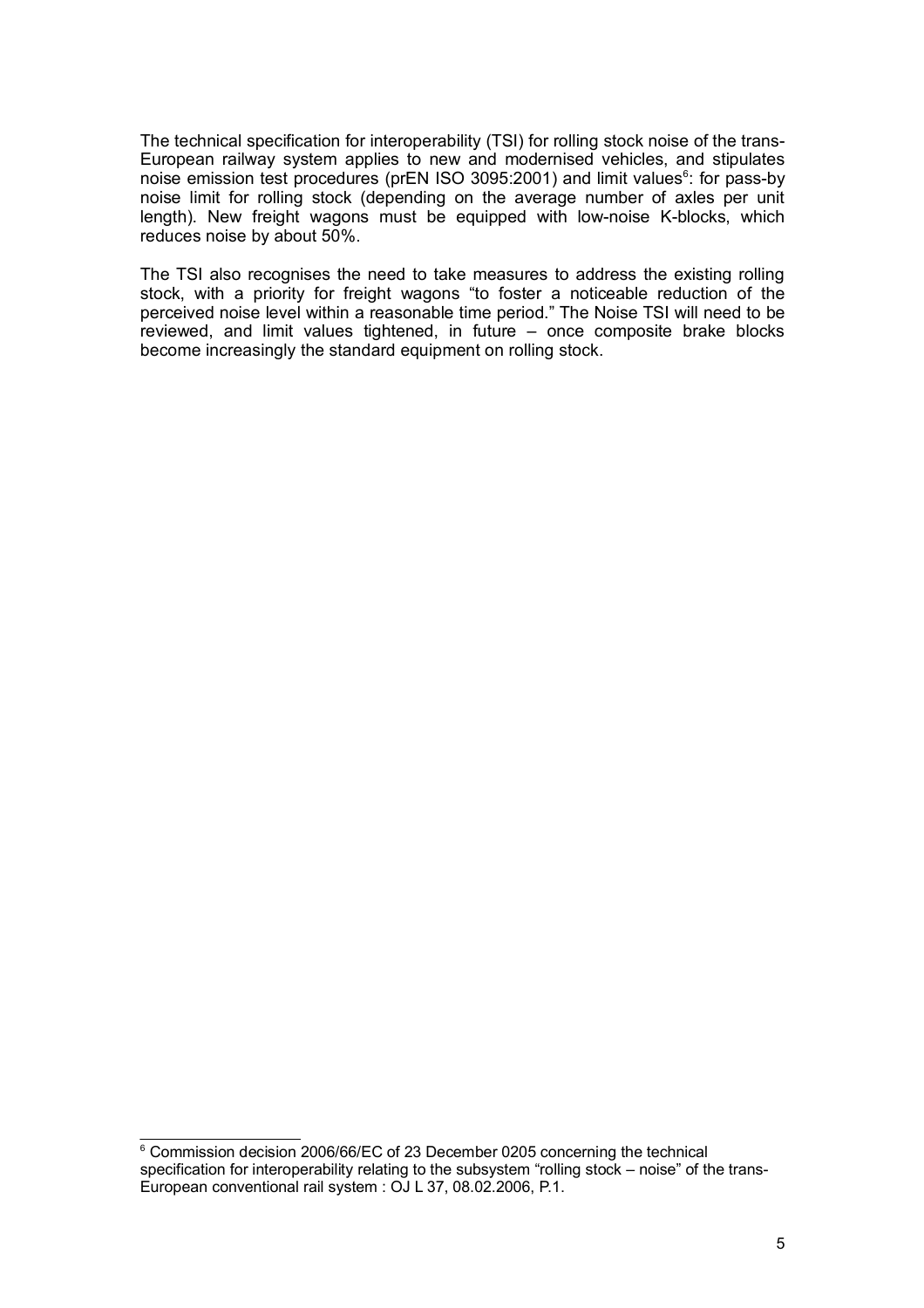## Consultation responses

Please find below more detailed answers to selected questions posed in the consultation.

#### **Q1.) Should the number of vehicles retrofitted or the percentage of wagon-km run by low-noise wagons be used as an indicator?**

The primary indicator to judge measures should be the number of people exposed to long-term average noise levels recognised as potentially dangerous to health. Average long-term noise exposure levels should be measured and illustrated according to noise mapping guidelines in relation to the Environmental Noise Directive 2002/49/EC.

In order to judge the performance of measures to encourage the retrofitting of the existing fleet, the percentage of wagon-km run by low-noise wagons is the most appropriate indicator.

The number of vehicles retrofitted is not appropriate, due to the fact that a relatively small number of wagons carry out a large proportion of wagon-km, and clearly need to be prioritized. For the substantial number of older wagons which cover fewer wagon-km, it may be preferable to allow them to be phased out of service in due course without retrofitting. The level at which differentiation of track access charges is set will determine the economic viability of retrofitting versus paying extra charges to run relatively few wagon-km with noisier brakes.

In the case of the Swiss retrofitting programme (K-blocks), it is notable that the number of wagons to be retrofitted was initially overestimated, by almost double the number which eventually required the new brake blocks. The Swiss administration clearly forecasts that with the replacement cycle for non-retrofitted older wagons, that the maximum noise emission level for each line, will nevertheless be achievable by 2015.

Noise maps of major rail infrastructure links are required by Directive 2002/49/EC on environmental noise. The first maps are to be submitted in 2007 and reviewed every five years. The target should be visible improvement on the 2012 maps, and substantial reduction of exposure to potentially harmful levels of noise by 2017 at the latest. The first maps will illustrate the noise hot spots in residential areas, where further differentiation of charges should be permitted.

#### **Q2.) What's a realistic and desirable deadline for completing the retrofitting exercise?**

For comparison, the Swiss retrofitting programme began in 2005, and should be completed by 2010 – including 11 500 wagons. It is therefore reasonable to expect an improvement to show in the noise maps due for submission to the Commission in 2012, and a substantial reduction in the number of people exposed to potentially dangerous long-term average noise levels before the subsequent round of maps in 2017.

#### **Q3-4.) What should be the minimum remaining lifetime of freight wagons to be retrofitted? What should be the minimum annual mileage for freight wagons to be retrofitted?**

Market-based instruments are preferable as setting appropriate prices, in line with the objective to reduce noise exposure of neighbours/residents, would determine the optimal number of wagons, wagon/km, minimum mileage, and maximum rolling stock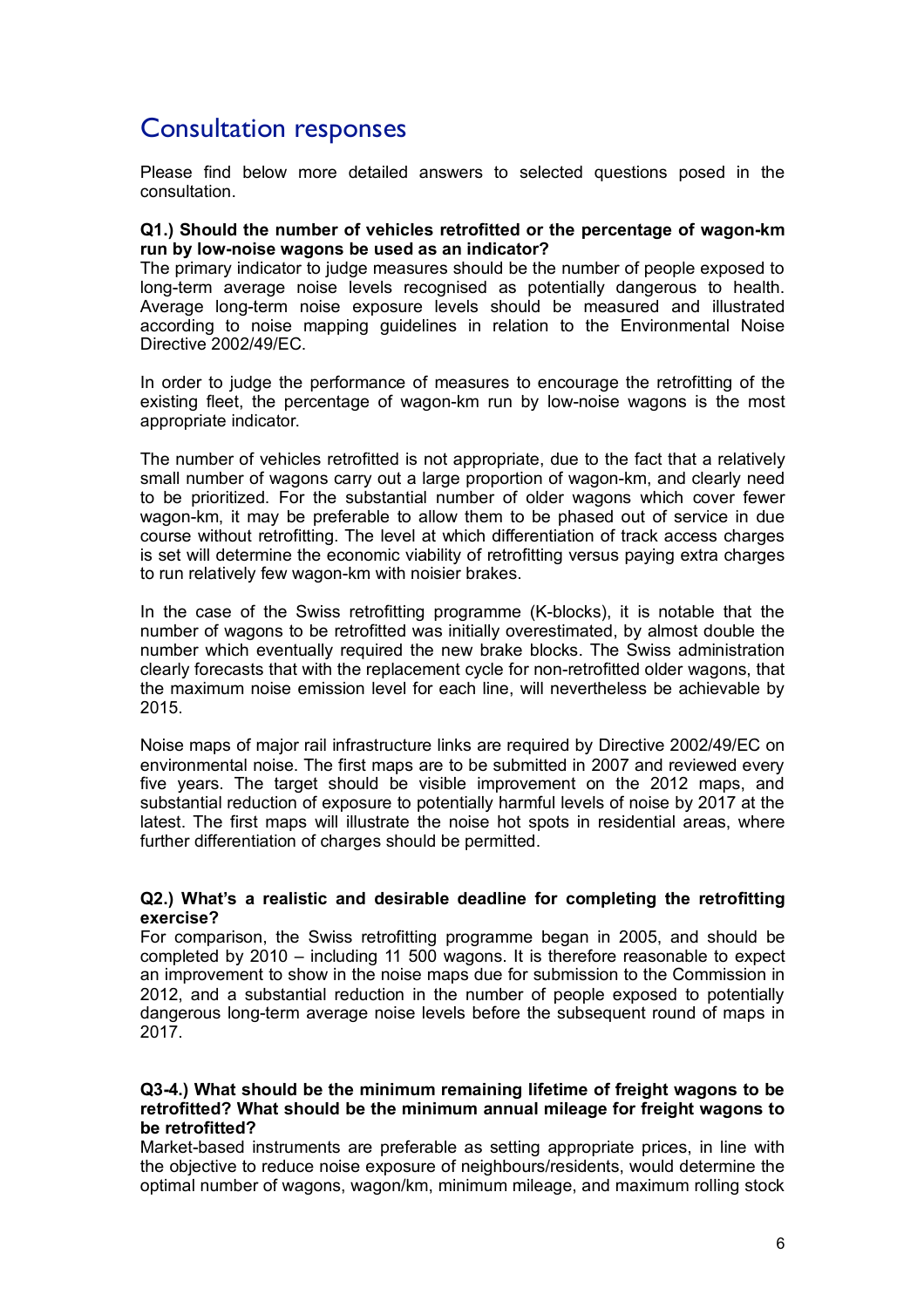age for retrofitting, in relation to total costs and benefits. Market-based instruments will also reward speedy retrofitting actions. Nevertheless, of the options proposed, T&E supports 90% of wagon/km as an operating objective for retrofitting programmes.

#### **Q7.) What components should a voluntary option for the rail sector include?**

Voluntary agreements alone have all too often proven to be ineffective at achieving environmental objectives, primarily because of the 'free riders' problem. Any voluntary agreements to tackle rail noise in the absence of financial incentives would certainly not provide the required improvements within the desired timeframe. Any voluntary initiatives should only be applied over and above regulation regarding noise emission limit values for rolling stock and tracks and financial incentives to speed up retrofitting of the existing fleet.

#### **Q8.) What are the preferred instruments to provide financial incentives? Should these instruments be used at national or European level?**

Outlining a framework for differentiation of current track access charges on the basis of noise emissions of rolling stock must be the key priority in the Commission Communication. The framework must apply to all railways in the European Union. Such a financial instrument offers the most equitable solution and the preferred incentive to ensure a long-term commitment to continuously reducing noise levels. The framework must include flexibility for further differentiation (stricter standards) in the medium- and long-term.

The framework should outline the basis for legislation on track access charges. In areas where recommended WHO noise levels are exceeded, infrastructure managers should be obliged to set access charges on the basis of the following components:

- 1. weight, length and number of axles
- 2. noise production, including locomotive and wagons, based on equipment (brake type), age of rolling stock, maintenance schedule, maximum speed: for this component, a noise emission certification scheme should be implemented
- 3. noise sensitivity of the track (residential population density within certain distance)
- 4. Inclusion of air emissions for diesel locomotives is certainly commendable in order to speed up renewal of the fleet of diesel locomotives

Charges must be sufficiently differentiated to give a credible financial incentive for retrofitting of rolling stock. T&E believes that such financial incentives offer the best possibility to achieve tangible reduction in noise levels within the shortest timeframe. There must also be scope for differentiation of access charges based on the noise sensitivity of track sections, and in particular higher charges for track sections in densely populated residential areas. Such an incentive (bonus-malus system) will ensure prioritization of the retrofitting programme beginning with those wagons with the highest mileage, and those running in sensitive areas.

It should be left to Member States whether the systems should be revenue neutral or not, and whether the charge differentiations should be combined with subsidies. Obviously the Commission should carefully scrutinise subsidy schemes in order to avoid market distortions.

In order to avoid ineffectual 'token' charge differentiations, the framework should define minimum levels of charge differentiation. These could be expressed as a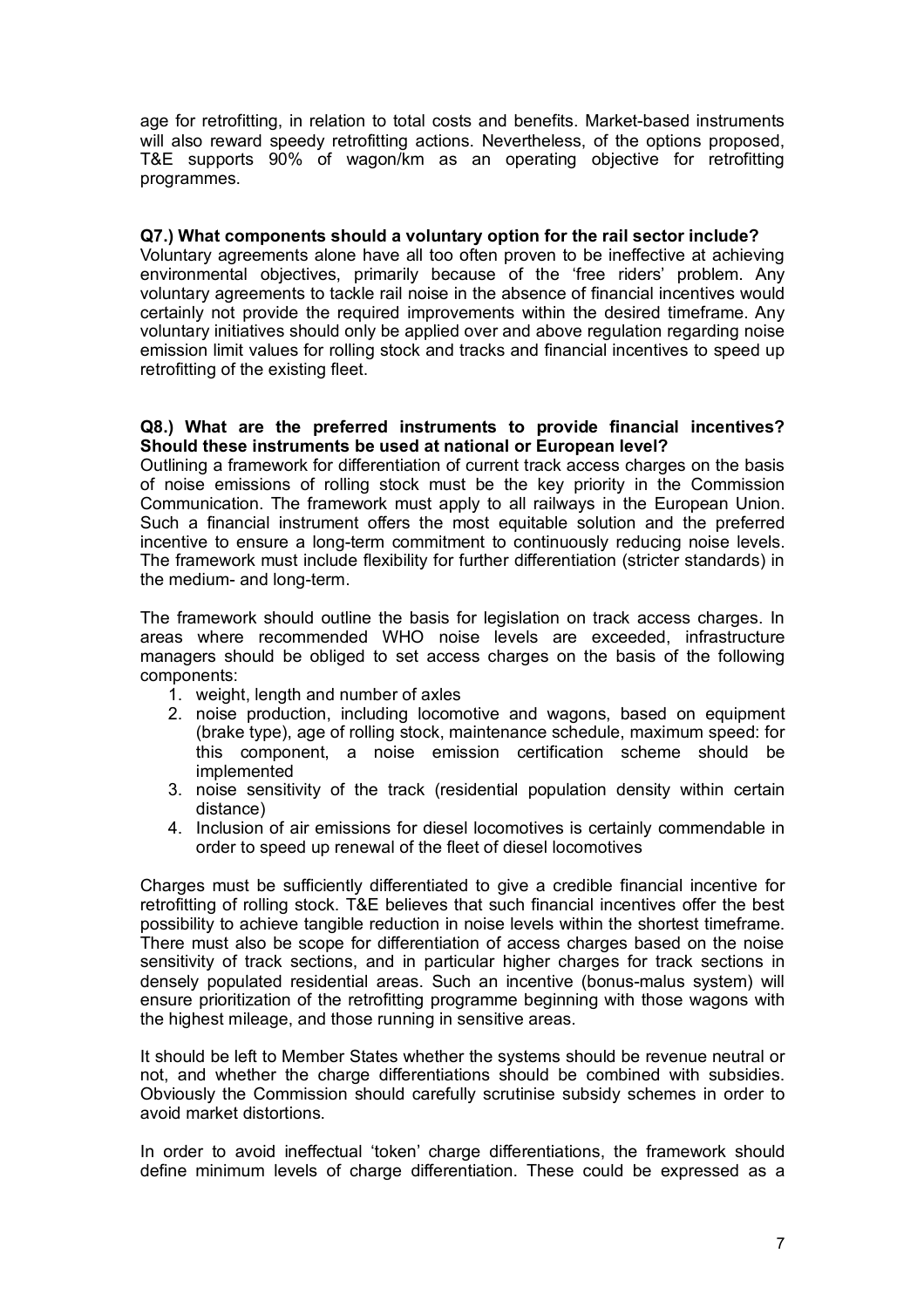minimum percentage of current charges. The minimum differentiation levels should vary by time of the day. They could possibly vary as a function of the severity of the problem.

In order to provide an incentive for further continuous improvement, there should be at least three noise classes for rolling stock; a baseline level, a level complying with the TSI limit values, and a significantly quieter level.

Differentiated charges represent a step towards internalisation of the external costs of transport, following the user pays / polluter pays principles enshrined in the Treaties and offers a possibility to break the link between increasing transport volumes and their negative environmental impacts, as required by the Common Transport Policy (2001). This corresponds to the current work to produce a model for the internalisation of all external costs of transport. T&E also campaigns for the external costs of noise (as well as all other environmental costs) to be included in the pricing framework for other modes of transport (including the Eurovignette directive, 2006/38/EC).

Noise-based pricing would ensure that retrofitting of quieter braking systems would become financially attractive (and use of noisy rolling stock penalised). This would lead to prioritisation firstly of those wagons with the highest mileage, particularly those using track sections in noise sensitive areas, where differentiation between the loudest and quietest rolling stock should be highest. The limited financial resources for retrofitting will therefore be used in the most efficient way, guaranteeing prioritised reduction of noise levels where its external costs are highest.

The framework for differentiated track access charging must include a provision for greater differentiation in the most noise sensitive areas. For example, densely populated corridors (such as the Rhine valley) must be able to have the highest differentiation between bonus for quiet wagons and penalty for loud wagons. The Commission should offer guidelines for Member State on how to categorise areas, classified by land use, for this purpose.

A further differentiation must also be permitted for time of day – with higher differentiation for early morning, evening and the highest during the night (as outlined in 2002/49/EC). Such a provision is required on the basis that noise which disturbs sleep and rest periods is considerably more dangerous to health, and provokes greater annoyance than daytime noise.

A tradable permit system is neither a suitable nor a feasible solution, due to the fact that the value of noise (per dB) varies depending on the location of the track (proximity to residential areas, hospitals, schools, etc.) and time of day or night. It would be impractical to attempt to define an appropriate price for noise permits for each track section or route. (Emissions trading systems are appropriate where 1 unit has the same cost regardless of where or when it is emitted, e.g. CO2)

#### **Q9.) Are legal instruments desirable? What are the preferred instruments? Is there a need for harmonisation at European level?**

**Noise emission limits are needed for existing rolling stock**. Whilst the TSI noise for new and upgraded rolling stock is a step in the right direction it will take decades before any improvement is tangible. TSI noise limits must therefore also be set for the existing fleet.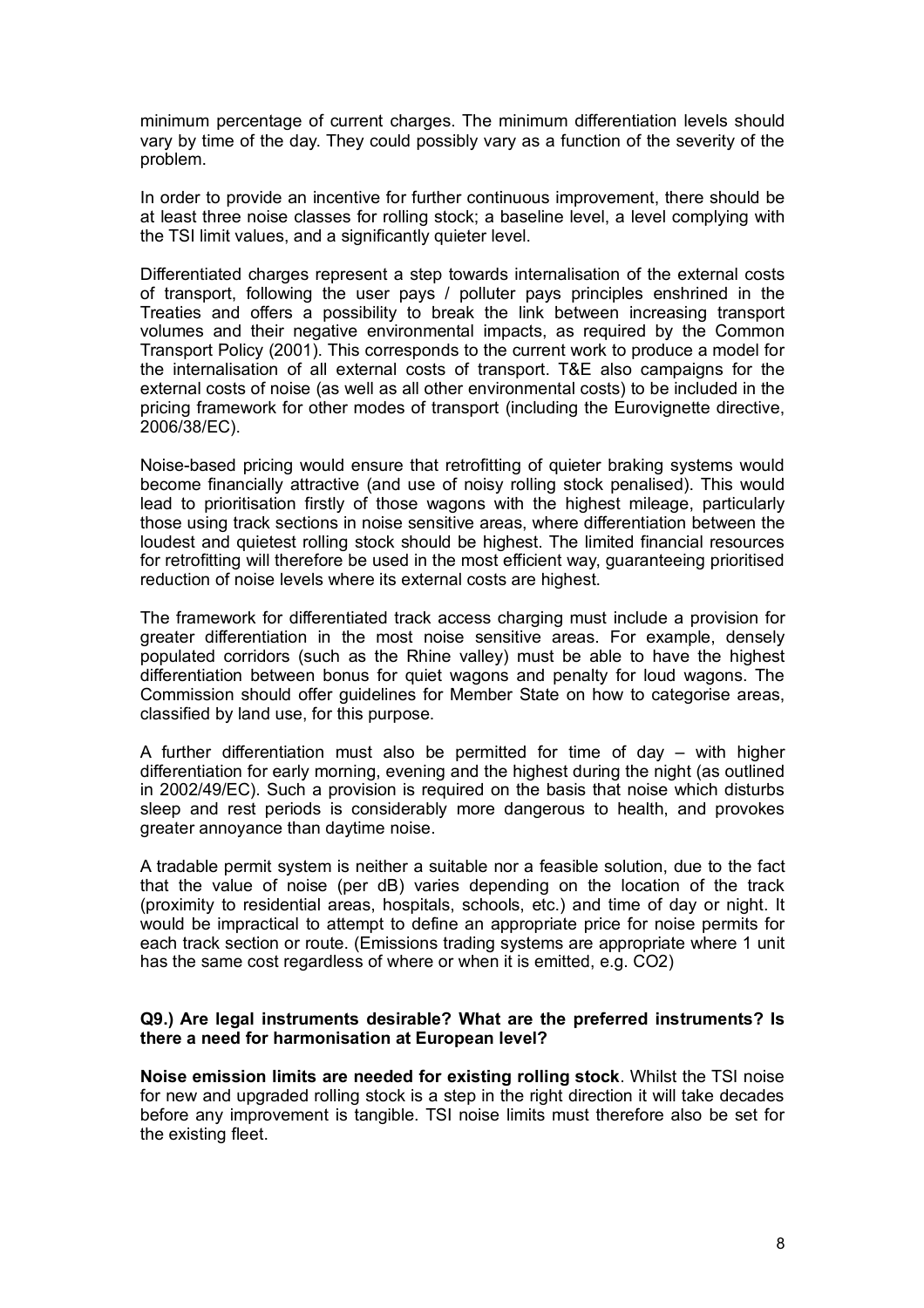**Daytime and night time noise emission ceilings** should be recommended, in line with noise exposure levels deemed dangerous to health by the WHO, and particularly to address noise hot spots. Under Directive 2002/49/EC, Member States are legally competent to set such limits to environmental noise. Ceilings should apply to the total emission from wheel-rail contact, and efforts made on the track and wagon sides to comply. As the fleet and tracks become quieter, ceilings should also be decreased. The noise emission ceiling leaves it to the rail sector to find optimal solutions: the railway undertaking may use vehicles with lower emissions to increase the number and/or speed of trains without exceeding the noise limits.

#### **Q10.) Is there a need for additional measures and action in the short term?**

As well as tackling noise emissions of rolling stock, the contribution of the tracks/rails to rolling noise emission must also be addressed. **Incentives, or obligations for infrastructure managers, need to be introduced to ensure polishing or rails and fitting of rail dampers**. These noise reduction measures are complementary to retrofitting of quiet brake blocks and further enhance the cost-effectiveness. The total noise reduction potential of track polishing and quiet brakes is up to  $15dB(A)^7$ . In addition, the contribution of rail dampers is approximately 3dB(A). Recommendations should be made in the Communication on how to monitor the noise quality of tracks.

**Certification of LL-blocks** should be seen as a priority. The European Commission should assist operating companies and testing authorities wherever possible. A thorough **analysis of total lifecycle costs of K- and LL-blocks** would also provide a much needed contribution to this debate.

Finally, more **research** is necessary: The European Commission should continue to provide financial assistance for further research and pilot schemes for quiet freight transport. Importantly, the Commission, notably the Directorate-General for Health and the Joint Research Centre should increase cooperation with the World Health Organisation on researching the health impacts of traffic noise, with a view to improving knowledge on the total external costs of traffic noise.

<sup>7</sup> UBA-Text 61-03 "Geräuschemissionen von Eisenbahnen"